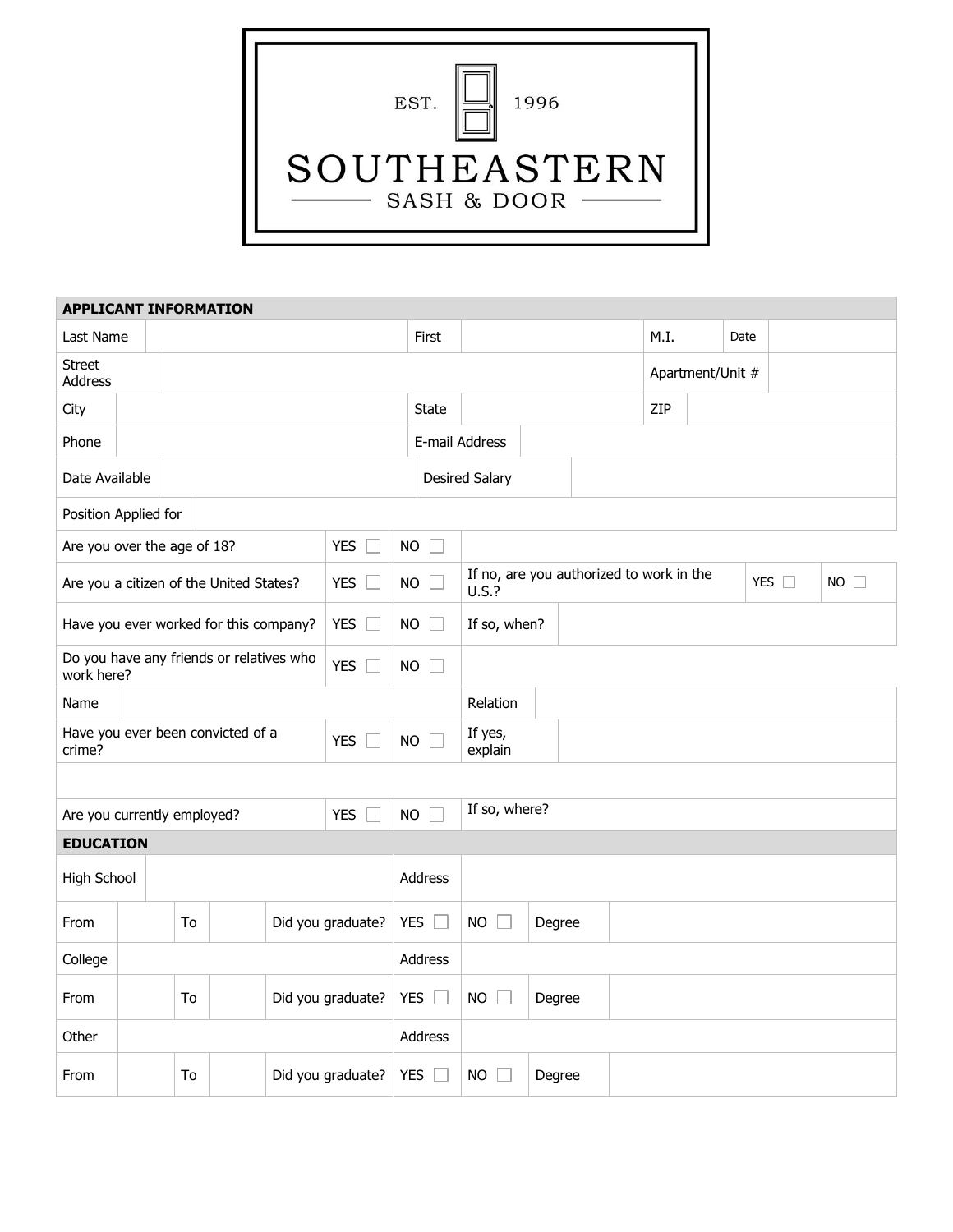| <b>REFERENCES</b>                                                           |    |                    |                    |                  |                  |    |  |  |  |  |
|-----------------------------------------------------------------------------|----|--------------------|--------------------|------------------|------------------|----|--|--|--|--|
| Please list two professional references.                                    |    |                    |                    |                  |                  |    |  |  |  |  |
| Full Name                                                                   |    |                    | Relationship       |                  |                  |    |  |  |  |  |
| Company                                                                     |    |                    | Phone              |                  |                  |    |  |  |  |  |
| Address                                                                     |    |                    |                    |                  |                  |    |  |  |  |  |
| Full Name                                                                   |    |                    |                    | Relationship     |                  |    |  |  |  |  |
| Company                                                                     |    |                    |                    | Phone            |                  |    |  |  |  |  |
| Address                                                                     |    |                    |                    |                  |                  |    |  |  |  |  |
| Full Name                                                                   |    |                    |                    | Relationship     |                  |    |  |  |  |  |
| Company                                                                     |    |                    |                    | Phone            |                  |    |  |  |  |  |
| Address                                                                     |    |                    |                    |                  |                  |    |  |  |  |  |
| PREVIOUS EMPLOYMENT                                                         |    |                    |                    |                  |                  |    |  |  |  |  |
| Company                                                                     |    |                    | Phone              |                  |                  |    |  |  |  |  |
| <b>Address</b>                                                              |    |                    | Supervisor         |                  |                  |    |  |  |  |  |
| Job Title                                                                   |    |                    | Starting<br>Salary | \$               | \$               |    |  |  |  |  |
| Salary<br>Responsibilities                                                  |    |                    |                    |                  |                  |    |  |  |  |  |
| From                                                                        | To | Reason for Leaving |                    |                  |                  |    |  |  |  |  |
| May we contact your previous supervisor for a reference? YES                |    |                    |                    |                  |                  |    |  |  |  |  |
| Company                                                                     |    |                    | Phone              |                  |                  |    |  |  |  |  |
| Address                                                                     |    |                    |                    | Supervisor       |                  |    |  |  |  |  |
| Job Title                                                                   |    |                    | Starting<br>Salary | \$               | Ending<br>Salary | \$ |  |  |  |  |
| Responsibilities                                                            |    |                    |                    |                  |                  |    |  |  |  |  |
| From                                                                        | To | Reason for Leaving |                    |                  |                  |    |  |  |  |  |
| $NO$ $\Box$<br>May we contact your previous supervisor for a reference? YES |    |                    |                    |                  |                  |    |  |  |  |  |
| Company                                                                     |    |                    | Phone              |                  |                  |    |  |  |  |  |
| Address                                                                     |    |                    | Supervisor         |                  |                  |    |  |  |  |  |
| Job Title                                                                   |    |                    | \$                 | Ending<br>Salary | \$               |    |  |  |  |  |
| Responsibilities                                                            |    |                    |                    |                  |                  |    |  |  |  |  |
| From                                                                        | To | Reason for Leaving |                    |                  |                  |    |  |  |  |  |
| May we contact your previous supervisor for a reference? YES<br>$NO$ $\Box$ |    |                    |                    |                  |                  |    |  |  |  |  |